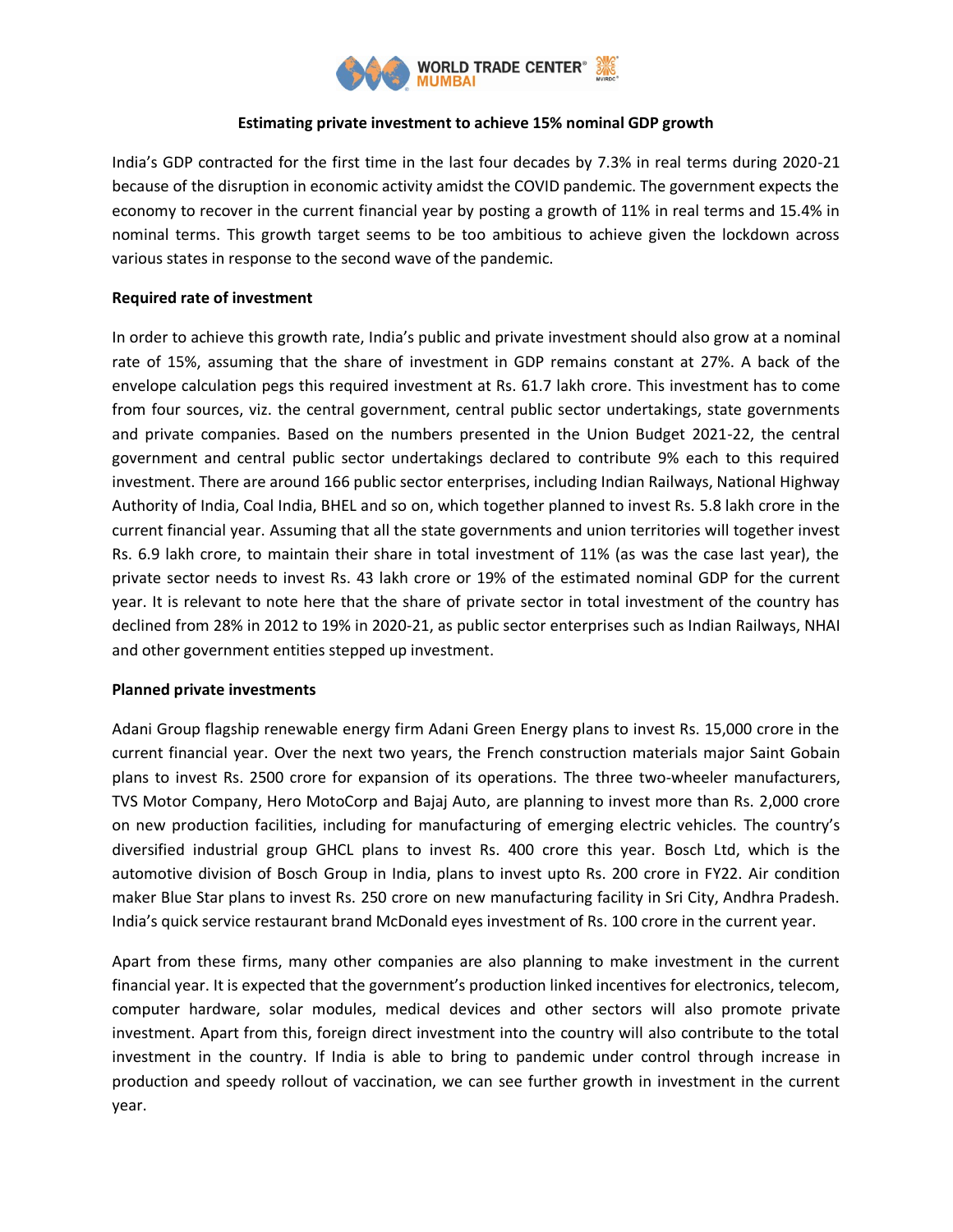

### **Notifications**

#### **PIB**

India-Australia collaboration in farm sector

<https://pib.gov.in/PressReleseDetail.aspx?PRID=1723499>

Minister calls for adding more participants in GeM Portal

<https://pib.gov.in/PressReleseDetail.aspx?PRID=1723398>

Opportunities for MSMEs in supplying Medical Oxygen

<https://pib.gov.in/PressReleseDetail.aspx?PRID=1723435>

Operational guidelines for Production Linked Incentive Scheme of Pharmaceuticals sector

<https://pib.gov.in/PressReleseDetail.aspx?PRID=1723447>

## **DGFT**

Amendment in Export Policy of Amphotericin –B Injections

[https://content.dgft.gov.in/Website/dgftprod/3613f39f-06ef-4b0e-8aa6-](https://content.dgft.gov.in/Website/dgftprod/3613f39f-06ef-4b0e-8aa6-47090c591cba/Noti%2007%20Eng.pdf) [47090c591cba/Noti%2007%20Eng.pdf](https://content.dgft.gov.in/Website/dgftprod/3613f39f-06ef-4b0e-8aa6-47090c591cba/Noti%2007%20Eng.pdf)

Export of Red Sanders Wood

[https://content.dgft.gov.in/Website/dgftprod/b42a345d-3198-4336-922e](https://content.dgft.gov.in/Website/dgftprod/b42a345d-3198-4336-922e-d87b3c5b75dc/Noti%2006%20Eng.pdf)[d87b3c5b75dc/Noti%2006%20Eng.pdf](https://content.dgft.gov.in/Website/dgftprod/b42a345d-3198-4336-922e-d87b3c5b75dc/Noti%2006%20Eng.pdf)

# **CBIC**

Extension of exemption from IGST on imports of specified COVID-19 relief material

[https://www.cbic.gov.in/resources//htdocs-cbec/customs/cs-act/notifications/notfns-2021/cs](https://www.cbic.gov.in/resources/htdocs-cbec/customs/cs-act/notifications/notfns-2021/cs-tarr2021/AdHoccs05-2021.pdf)[tarr2021/AdHoccs05-2021.pdf](https://www.cbic.gov.in/resources/htdocs-cbec/customs/cs-act/notifications/notfns-2021/cs-tarr2021/AdHoccs05-2021.pdf)

Amendment in Sea Cargo Manifest and Transshipment Regulations 2018